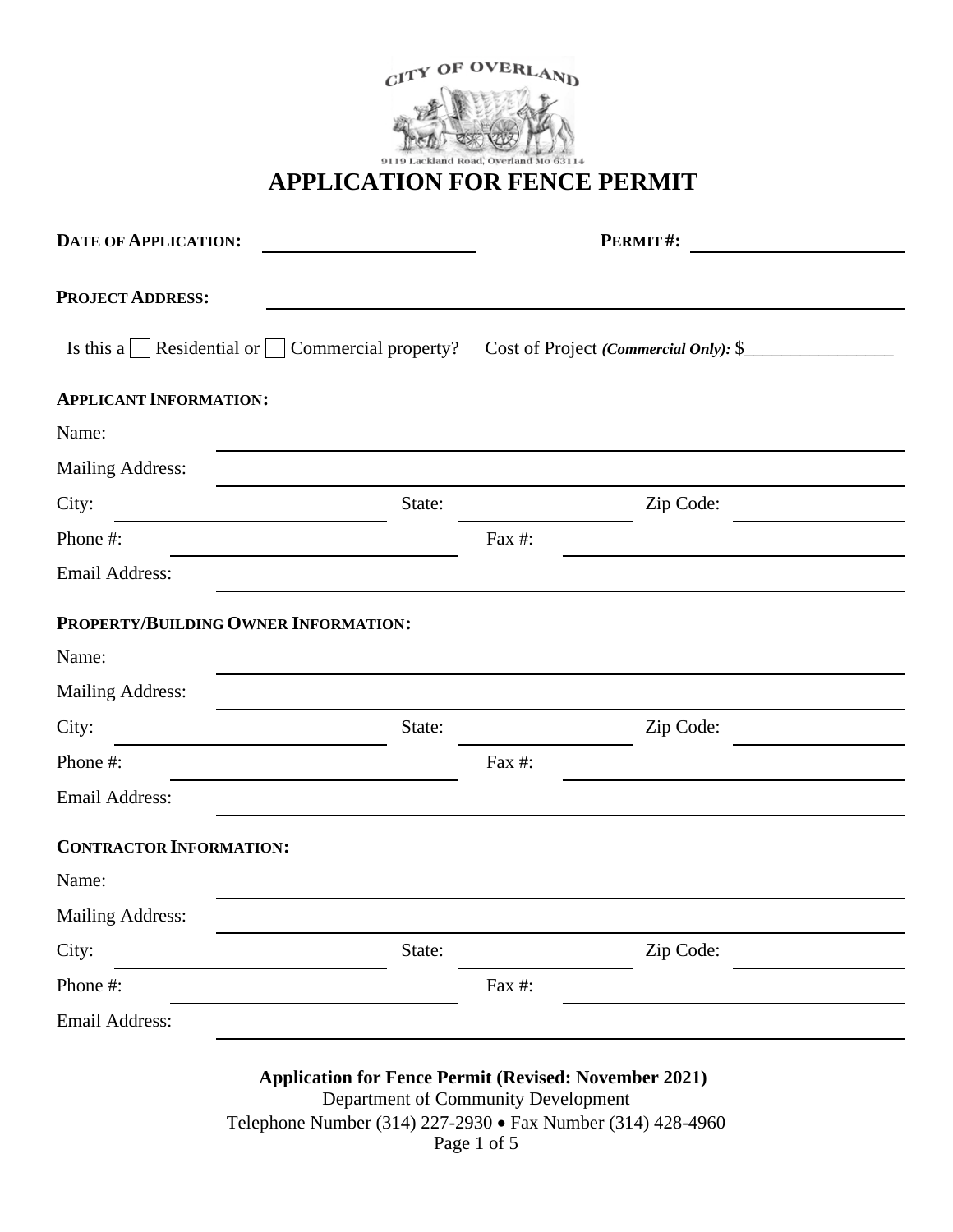|                        | Wood         |  | Wrought Iron |         |  | Vinyl      |  | Chain Link              |
|------------------------|--------------|--|--------------|---------|--|------------|--|-------------------------|
|                        | <b>Brick</b> |  | Aluminum     |         |  | Split Rail |  | Dog Eared               |
|                        | Picket       |  | Solid        |         |  | Shadowbox  |  |                         |
| <b>TYPE OF LUMBER</b>  |              |  |              |         |  |            |  |                         |
|                        | Cedar        |  |              | Redwood |  |            |  | <b>Pressure Treated</b> |
|                        | Other        |  |              |         |  |            |  |                         |
| <b>HEIGHT OF FENCE</b> |              |  |              |         |  |            |  |                         |
|                        | <24"         |  |              | 3 Feet  |  |            |  | 4 Feet                  |
|                        | 5 Feet       |  |              | 6 Feet  |  |            |  | $>6$ Feet               |
|                        |              |  |              |         |  |            |  |                         |

#### **SUBMITTAL REQUIREMENTS:**

Please provide **TWO (2) COPIES** of the following items:

- Scaled site plan or survey indicating location of proposed fence, any existing fencing to remain, house, accessory structures, property lines, swimming pool (if applicable), etc.
- Fence detail indicating all dimensions. All plans must be drawn in a professional manner and contain all required information.
- · Please note: Property lines must be professionally staked prior to commencement of work.

#### **NOTE: ALL POSTS MUST BE SET AT LEAST THIRTY (30") INCHES BELOW COMMON GRADE IN WET MIXED CONCRETE.**

## **NOTICE TO APPLICANT**

I hereby certify that I am the owner in fee or acting as the owner's authorized agent. I hereby certify that all information provided is true and correct. I as owner / as owner's Agent agree to fully abide by all City of Overland ordinances, standards, codes and conditions in constructing this project. It is the responsibility of the property owners/owners agent to accurately locate their property lines prior to beginning the project.

#### **APPLICANT ACKNOWLEDGEMENT:**

**Signature:**

**Name:**

**Date:**

**Application for Fence Permit (Revised: November 2021)** Department of Community Development Telephone Number (314) 227-2930 • Fax Number (314) 428-4960 Page 2 of 5

#### **DESCRIPTION OF FENCING (check all that apply)**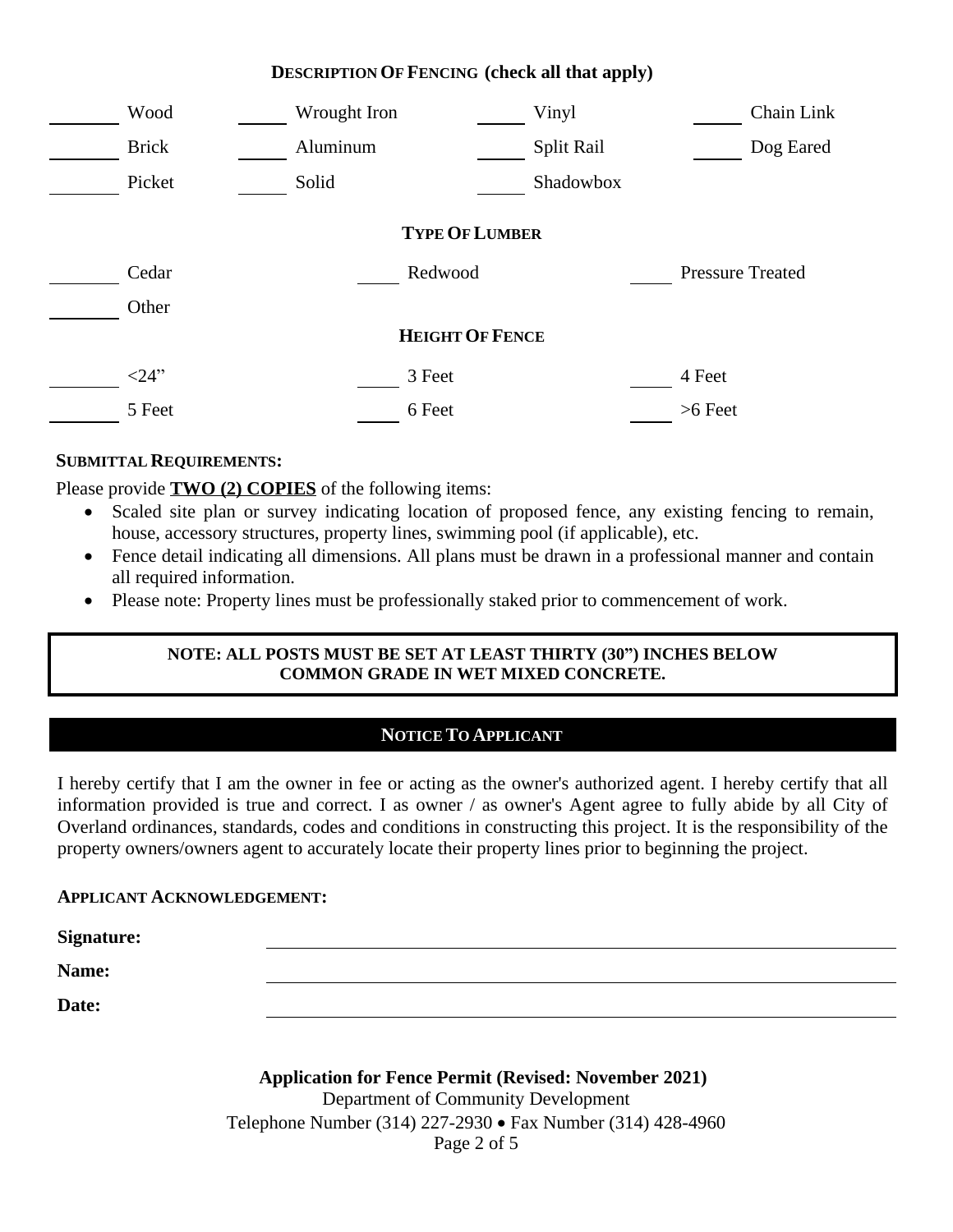## **FOR DEPARTMENT OF COMMUNITY DEVELOPMENT USE ONLY**

| <b>PROJECT ADDRESS:</b>    |       |  |
|----------------------------|-------|--|
|                            |       |  |
| Approved By:               | Date: |  |
| <b>Inspector Assigned:</b> | Date: |  |
| Permit#:                   | Date: |  |
|                            |       |  |

#### **CITY OF OVERLAND - FENCE REGULATIONS**

#### **Materials**

- · Division fences and screens shall be composed of masonry, planed wood (on all sides), chain link or a combination of masonry and planed wood, or hedge and thick growth of shrubs. No division fence or screen, in whole or in part, shall be constructed of cloth, canvas, chicken wire or other impermanent material.
- No barbed wire shall be permitted in or on any fence. (Municipal Code, Section 400.360[A])

#### **Manner of Construction**

- All division fences and screens shall be so constructed that the horizontal and vertical support posts are hidden from both the neighbors' and the general public's view as determined by the Director of Public Works to be applicable to the particular manner of construction proposed.
- Electric fences are prohibited.
- · No fence shall impede or divert the flow of water through any property unless by proper investigation it can be shown to the satisfaction of the Director of Public Works that the fence will not adversely impact any adjoining property owner and will contribute to an improvement in the overall drainage system. (Municipal Code, Section 400.360[B])

#### **Location**

- Front yards. No fence or screen shall be erected, constructed, or maintained within the required front yard of any lot. On corner lots, fences my encroach within the front yard area adjacent to the side wall of the principal building to the property line, but in no case closer than ten (10) feet to the pavement of the adjoining street.
- Rear yards. Fences or screens may be erected at the property line within the rear yard area of all lots.
- Side yards. Fences or screens may be erected at property line within the side yard area of all lots, provided that such fences do not extend forward of or tie into the principal building of the lot beyond the front corner of said principal building. Solid fences or screens erected on commercial lots for the purpose of providing a visual barrier between the principal use of that lot and adjoining properties may be erected to a point equivalent with the front corner of the principal building of the lot in those instances where the fence will not extend into that area between the fence at the property line and the building, whether partially or for the purpose of tying into the principal building. (Municipal Code, Section 400.360[D])

#### **Application for Fence Permit (Revised: November 2021)** Department of Community Development Telephone Number (314) 227-2930 • Fax Number (314) 428-4960 Page 3 of 5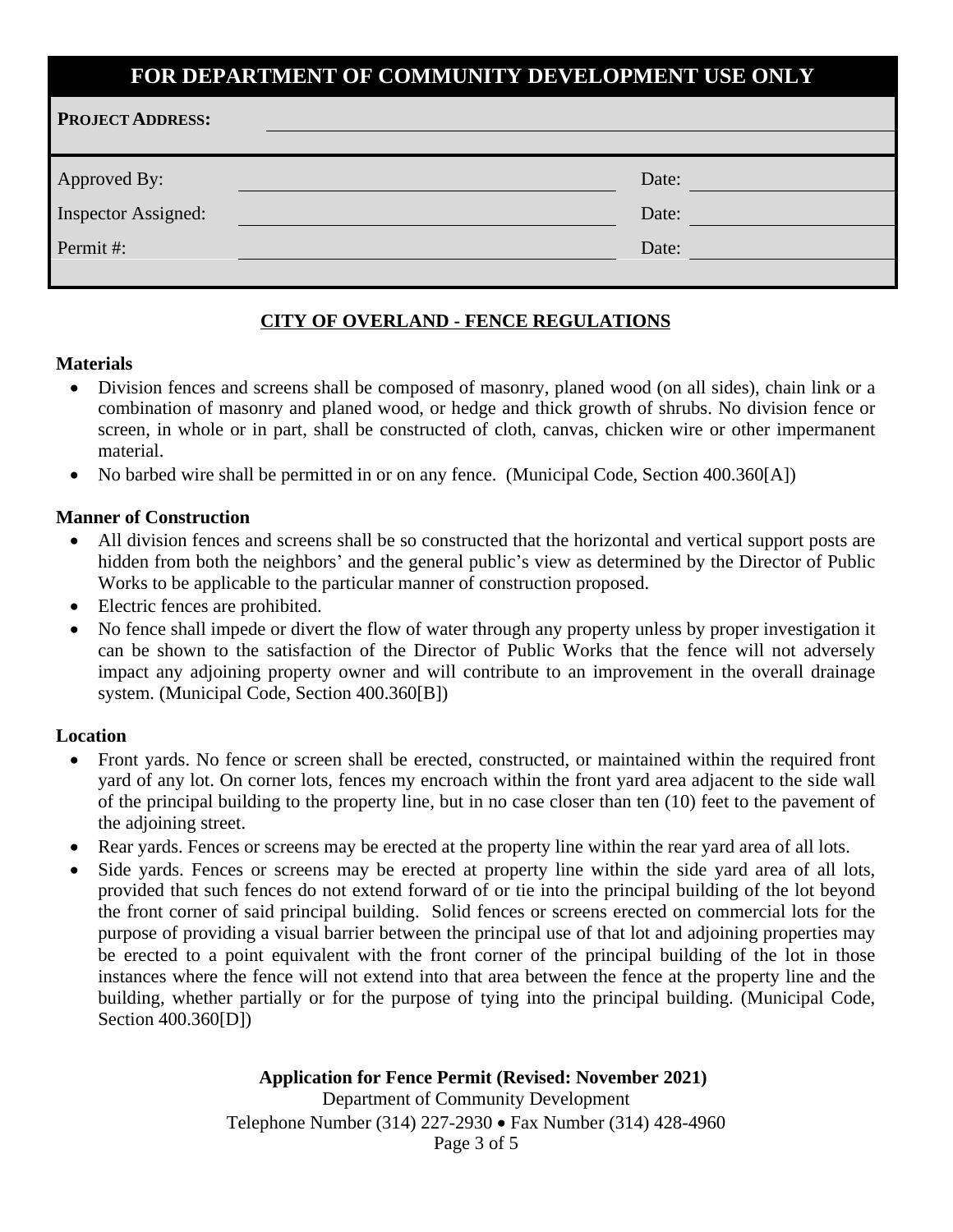## **Height**

- · Fences and screens constructed of masonry, planed wood, or a combination of masonry and planed wood should not be constructed higher than six (6) feet above the surrounding grade.
- Fences and screens constructed of chain link shall not be constructed higher than four (4) feet above the surrounding grade.
- Fences surrounding tennis courts may be of chain link construction but shall not exceed twelve (12) feet in height.
- Fences surrounding in-ground swimming pools may be of chain link construction but shall not exceed six (6) feet in height. (NOTE: Fences surrounding in-ground and above-ground swimming pools which contain 24 inches or more of water shall be at least four (4) feet in height. (Municipal Code, Section 400.360[D]; Building Code, Section 625.9)

## **Prohibited Fencing**

- No barbed wire shall be permitted in or on any fencing. (Municipal Code, Section 400.360[A][2])
- Electrical fences are prohibited. (Municipal Code, Section 400.360[B][2])
- · Cloth, canvas, chicken wire or other impermanent materials are prohibited. (Municipal Code, Section 400.360[A][1])
- Stockade fences are prohibited in all zoning districts. (Municipal Code, Section 400.360[H])

## **Maintenance**

- All fences, screens and masonry walls shall be maintained in accordance with the provisions of the Building Code and the minimum property Maintenance Code (Existing Structures Code).
- They shall be kept in good repair and all wood, metal, and/or other approved material shall be protected from the elements against decay, rot or rust by paint or other approved coating applied in a workmanlike manner.
- · Screening areas with trees, shrubs, and/or decorative plantings shall be kept trimmed and free from weeds, trash and debris. (Municipal Code, Section 400.360[G])

## **Swimming Pools**

- Fencing is required on any lot with a swimming pool containing 24 inches or more of water in depth at any point.
- Such fencing must surround the property or the pool area and make the body of water inaccessible to small children.
- This fencing and any gates must be at least four (4) feet in height above the underlying ground.
- All gates must be self-closing and self-latching with latches placed four (4) feet above the underlying ground and otherwise made inaccessible from the outside to small children. (Building Code, Section 625.9)